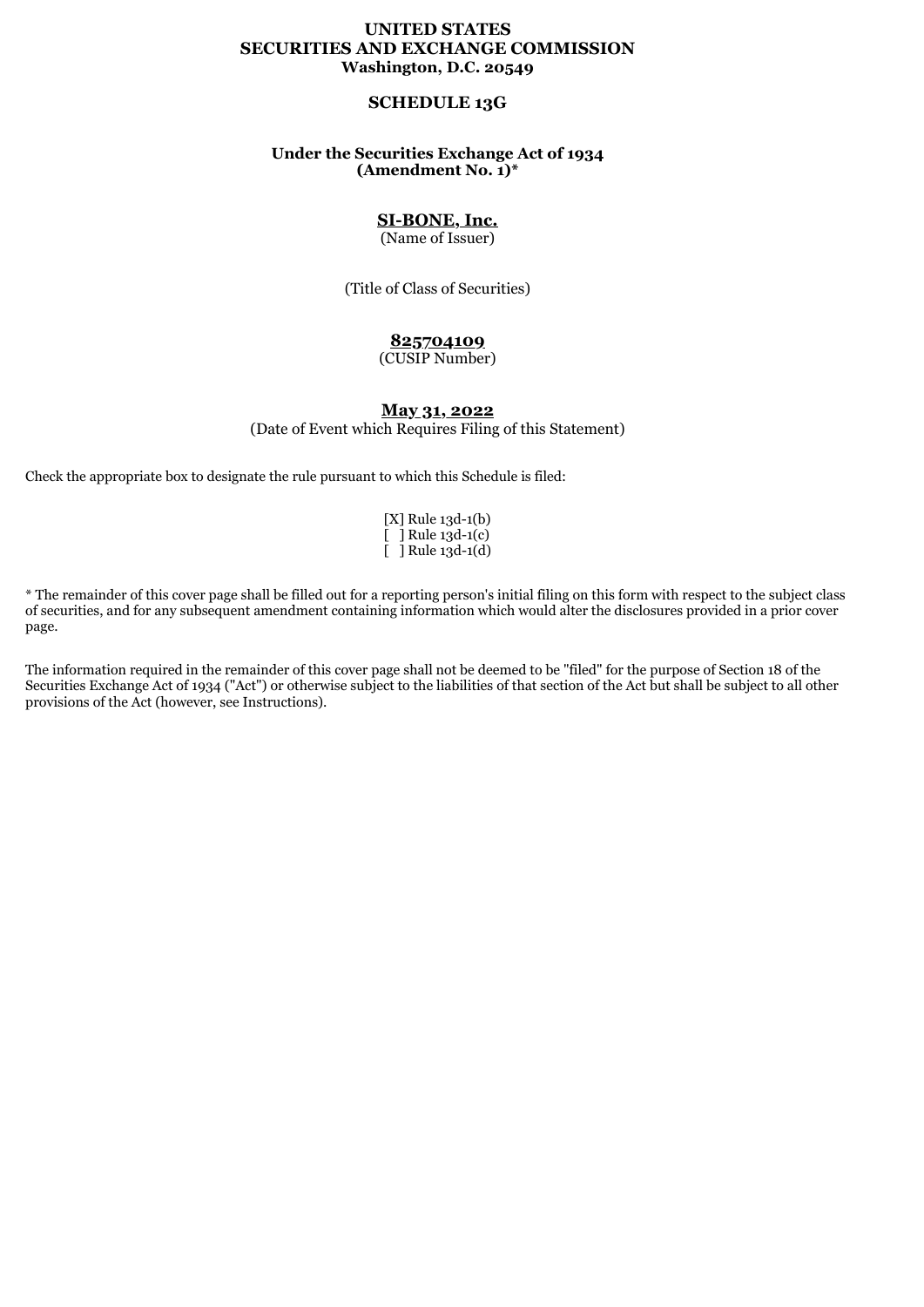## **CUSIP No.: 825704109**

| $\mathbf{1}$                                                                                                                         | <b>NAME OF REPORTING PERSON</b><br>Brown Advisory Incorporated ("BAI")                                    |   |                                              |  |  |  |
|--------------------------------------------------------------------------------------------------------------------------------------|-----------------------------------------------------------------------------------------------------------|---|----------------------------------------------|--|--|--|
|                                                                                                                                      | I.R.S. IDENTIFICATION NO. OF ABOVE PERSON (ENTITIES ONLY)<br>52-2112409                                   |   |                                              |  |  |  |
| $\mathbf{2}$                                                                                                                         | <b>CHECK THE APPROPRIATE BOX IF A MEMBER OF A GROUP</b><br>$(a)$ [ ]<br>$(b)$ [ ]                         |   |                                              |  |  |  |
| 3                                                                                                                                    | <b>SEC USE ONLY</b>                                                                                       |   |                                              |  |  |  |
| $\overline{4}$                                                                                                                       | <b>CITIZENSHIP OR PLACE OF ORGANIZATION</b><br>Brown Advisory Incorporated is a Maryland Corporation.     |   |                                              |  |  |  |
| <b>NUMBER OF</b><br><b>SHARES</b><br><b>BENEFICIALLY</b><br><b>OWNED BY</b><br><b>EACH</b><br><b>REPORTING</b><br><b>PERSON WITH</b> |                                                                                                           | 5 | <b>SOLE VOTING POWER</b><br>3,195,498        |  |  |  |
|                                                                                                                                      |                                                                                                           | 6 | <b>SHARED VOTING POWER</b><br>$\mathbf{O}$   |  |  |  |
|                                                                                                                                      |                                                                                                           | 7 | <b>SOLE DISPOSITIVE POWER</b><br>$\mathbf 0$ |  |  |  |
|                                                                                                                                      |                                                                                                           | 8 | <b>SHARED DISPOSITIVE POWER</b><br>3,695,421 |  |  |  |
| 9                                                                                                                                    | <b>AGGREGATE AMOUNT BENEFICIALLY OWNED BY EACH REPORTING PERSON</b><br>3,695,421                          |   |                                              |  |  |  |
| 10                                                                                                                                   | CHECK BOX IF THE AGGREGATE AMOUNT IN ROW (9) EXCLUDES CERTAIN SHARES<br>$\begin{bmatrix} 1 \end{bmatrix}$ |   |                                              |  |  |  |
| 11                                                                                                                                   | PERCENT OF CLASS REPRESENTED BY AMOUNT IN ROW (9)<br>10.9%                                                |   |                                              |  |  |  |
| 12                                                                                                                                   | <b>TYPE OF REPORTING PERSON</b><br>HC (Control Entity)                                                    |   |                                              |  |  |  |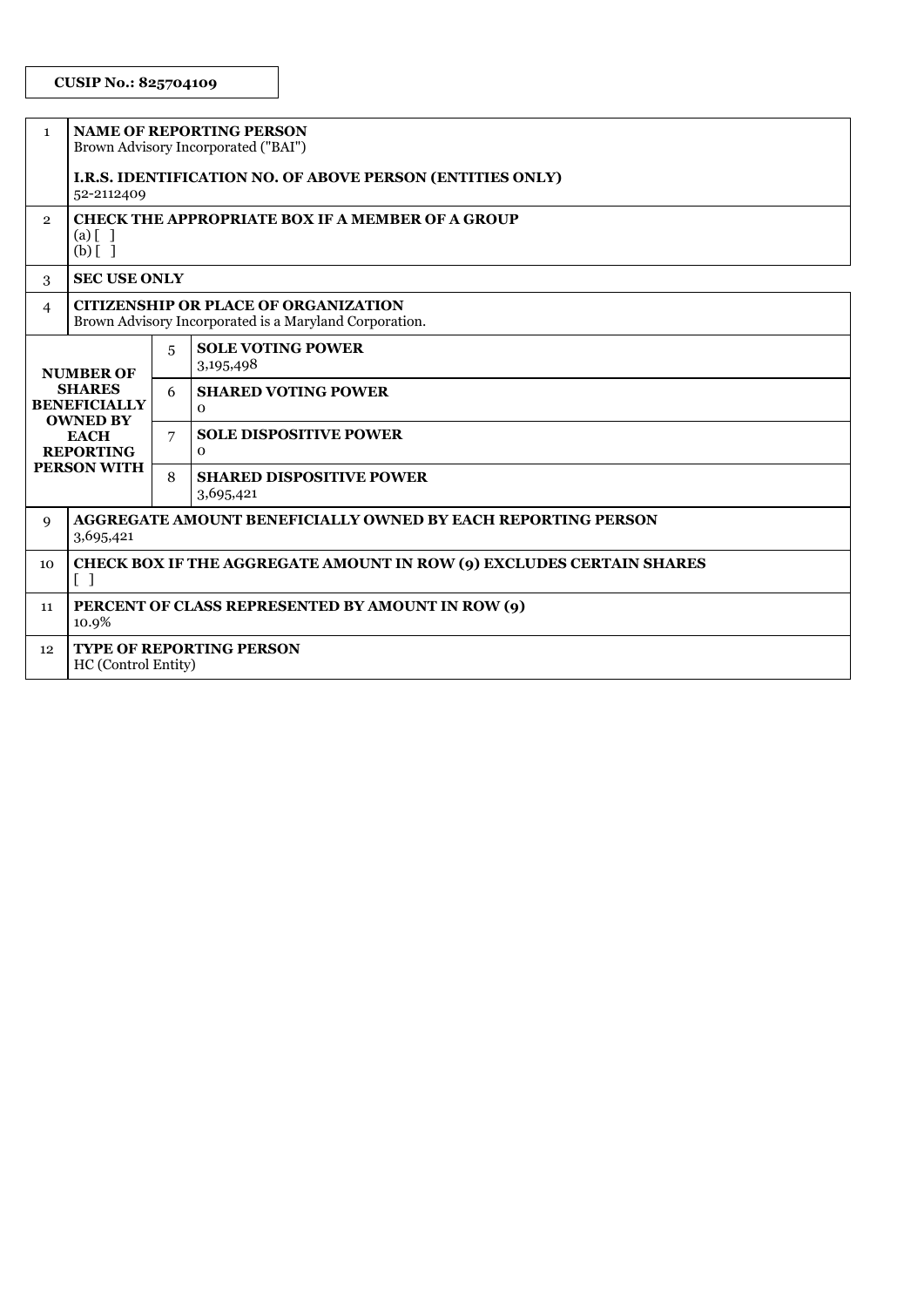## **CUSIP No.: 825704109**

| $\mathbf{1}$                                                                                                                         | <b>NAME OF REPORTING PERSON</b><br>Brown Investment Advisory & Trust Company ("BIATC")                                |   |                                               |  |  |  |
|--------------------------------------------------------------------------------------------------------------------------------------|-----------------------------------------------------------------------------------------------------------------------|---|-----------------------------------------------|--|--|--|
|                                                                                                                                      | I.R.S. IDENTIFICATION NO. OF ABOVE PERSON (ENTITIES ONLY)<br>52-1811121                                               |   |                                               |  |  |  |
| $\overline{2}$                                                                                                                       | <b>CHECK THE APPROPRIATE BOX IF A MEMBER OF A GROUP</b><br>$(a)$ $\begin{bmatrix} 1 \end{bmatrix}$<br>$(b)$ [ ]       |   |                                               |  |  |  |
| 3                                                                                                                                    | <b>SEC USE ONLY</b>                                                                                                   |   |                                               |  |  |  |
| $\overline{4}$                                                                                                                       | <b>CITIZENSHIP OR PLACE OF ORGANIZATION</b><br>Brown Investment Advisory & Trust Company is a Maryland Trust Company. |   |                                               |  |  |  |
| <b>NUMBER OF</b><br><b>SHARES</b><br><b>BENEFICIALLY</b><br><b>OWNED BY</b><br><b>EACH</b><br><b>REPORTING</b><br><b>PERSON WITH</b> |                                                                                                                       | 5 | <b>SOLE VOTING POWER</b><br>18,744            |  |  |  |
|                                                                                                                                      |                                                                                                                       | 6 | <b>SHARED VOTING POWER</b><br>$\mathbf{o}$    |  |  |  |
|                                                                                                                                      |                                                                                                                       | 7 | <b>SOLE DISPOSITIVE POWER</b><br>$\mathbf{O}$ |  |  |  |
|                                                                                                                                      |                                                                                                                       | 8 | <b>SHARED DISPOSITIVE POWER</b><br>18,744     |  |  |  |
| 9                                                                                                                                    | AGGREGATE AMOUNT BENEFICIALLY OWNED BY EACH REPORTING PERSON<br>18,744                                                |   |                                               |  |  |  |
| 10                                                                                                                                   | CHECK BOX IF THE AGGREGATE AMOUNT IN ROW (9) EXCLUDES CERTAIN SHARES<br>$\lceil$ 1                                    |   |                                               |  |  |  |
| 11                                                                                                                                   | PERCENT OF CLASS REPRESENTED BY AMOUNT IN ROW (9)<br>0.1%                                                             |   |                                               |  |  |  |
| 12                                                                                                                                   | <b>TYPE OF REPORTING PERSON</b><br>BK (Bank)                                                                          |   |                                               |  |  |  |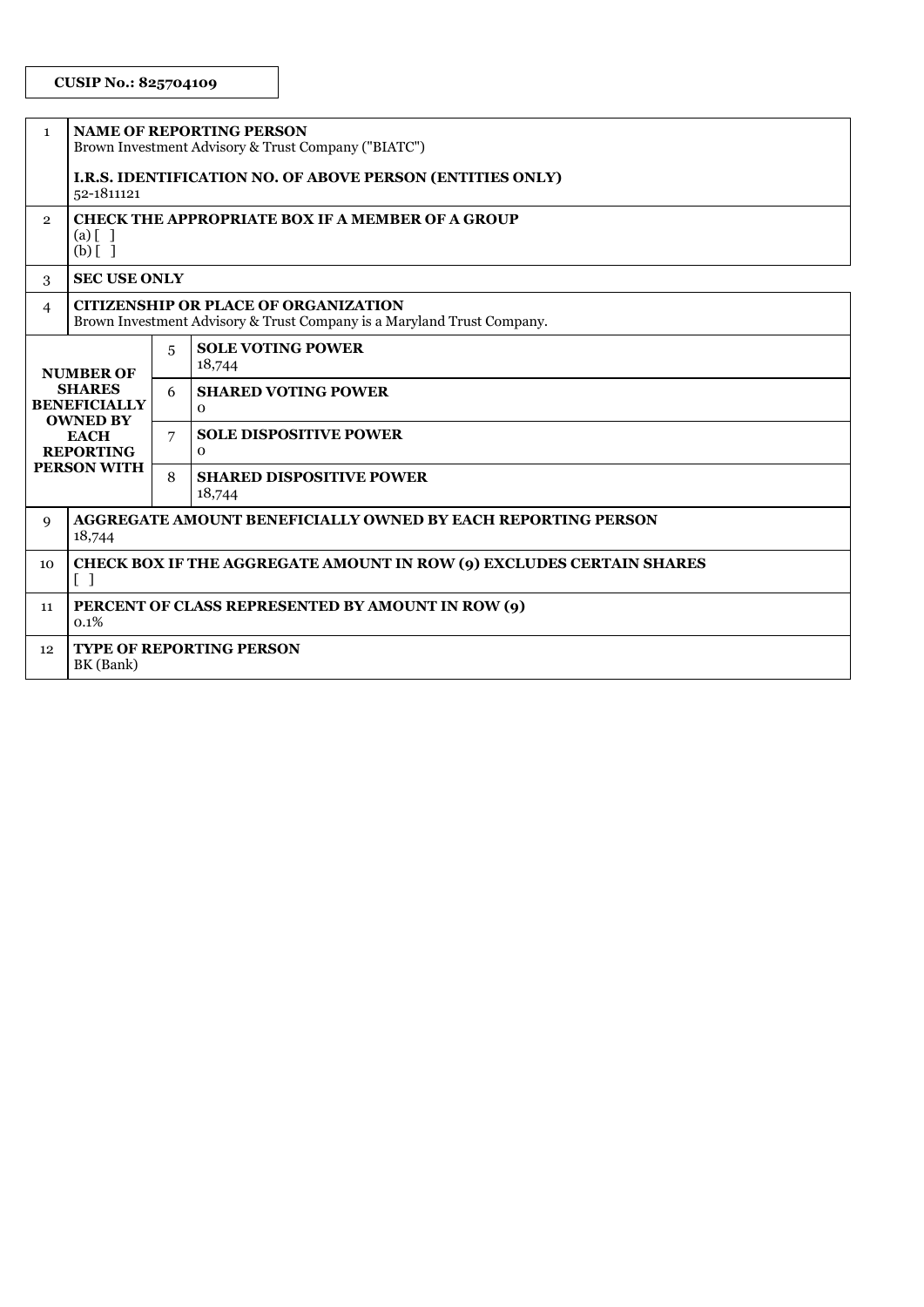| $\mathbf{1}$                                                                                                                         | <b>NAME OF REPORTING PERSON</b><br>Brown Advisory LLC (BALLC)                                                    |   |                                               |  |  |  |
|--------------------------------------------------------------------------------------------------------------------------------------|------------------------------------------------------------------------------------------------------------------|---|-----------------------------------------------|--|--|--|
|                                                                                                                                      | <b>I.R.S. IDENTIFICATION NO. OF ABOVE PERSON (ENTITIES ONLY)</b><br>26-0680642                                   |   |                                               |  |  |  |
| $\mathbf{2}$                                                                                                                         | <b>CHECK THE APPROPRIATE BOX IF A MEMBER OF A GROUP</b><br>$(a)$ [ ]<br>$(b)$ []                                 |   |                                               |  |  |  |
| 3                                                                                                                                    | <b>SEC USE ONLY</b>                                                                                              |   |                                               |  |  |  |
| $\overline{4}$                                                                                                                       | <b>CITIZENSHIP OR PLACE OF ORGANIZATION</b><br>Brown Advisory LLC is a Maryland Limited Liability Corporation.   |   |                                               |  |  |  |
| <b>NUMBER OF</b><br><b>SHARES</b><br><b>BENEFICIALLY</b><br><b>OWNED BY</b><br><b>EACH</b><br><b>REPORTING</b><br><b>PERSON WITH</b> |                                                                                                                  | 5 | <b>SOLE VOTING POWER</b><br>3,176,754         |  |  |  |
|                                                                                                                                      |                                                                                                                  | 6 | <b>SHARED VOTING POWER</b><br>$\mathbf{O}$    |  |  |  |
|                                                                                                                                      |                                                                                                                  | 7 | <b>SOLE DISPOSITIVE POWER</b><br>$\mathbf{O}$ |  |  |  |
|                                                                                                                                      |                                                                                                                  | 8 | <b>SHARED DISPOSITIVE POWER</b><br>3,676,677  |  |  |  |
| 9                                                                                                                                    | <b>AGGREGATE AMOUNT BENEFICIALLY OWNED BY EACH REPORTING PERSON</b><br>3,676,677                                 |   |                                               |  |  |  |
| 10 <sup>2</sup>                                                                                                                      | <b>CHECK BOX IF THE AGGREGATE AMOUNT IN ROW (9) EXCLUDES CERTAIN SHARES</b><br>$\begin{bmatrix} 1 \end{bmatrix}$ |   |                                               |  |  |  |
| 11                                                                                                                                   | PERCENT OF CLASS REPRESENTED BY AMOUNT IN ROW (9)<br>10.8%                                                       |   |                                               |  |  |  |
| 12                                                                                                                                   | <b>TYPE OF REPORTING PERSON</b><br>IA (Investment Adviser)                                                       |   |                                               |  |  |  |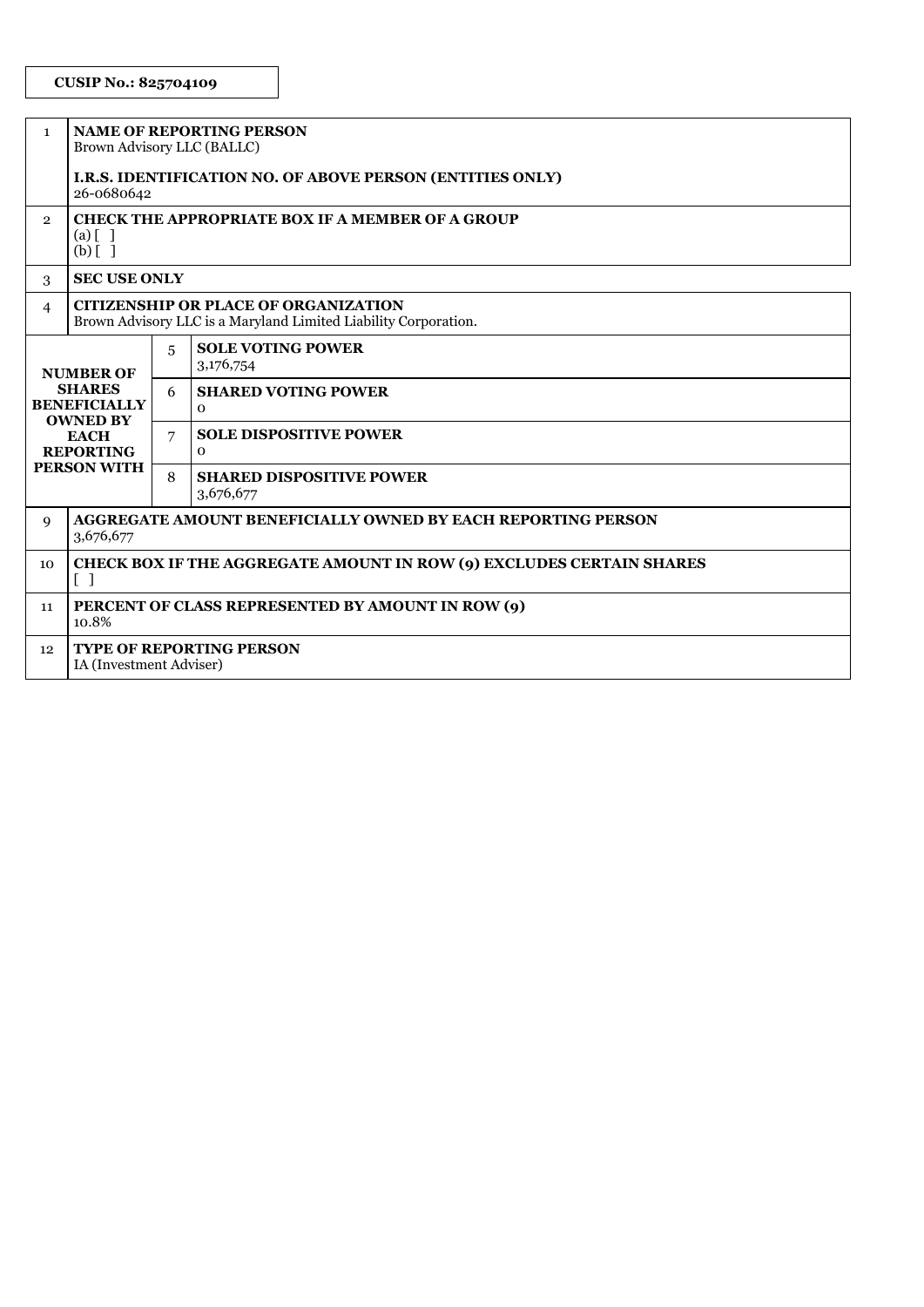#### **ITEM 1(a). NAME OF ISSUER:**

SI-BONE, Inc.

#### **ITEM 1(b). ADDRESS OF ISSUER'S PRINCIPAL EXECUTIVE OFFICES:**

471 El Camino Real Suite 101 Santa Clara, CA 95050

#### **ITEM 2(a). NAME OF PERSON FILING:**

Brown Advisory Incorporated ("BAI") Brown Investment Advisory & Trust Company ("BIATC") Brown Advisory LLC (BALLC)

#### **ITEM 2(b). ADDRESS OF PRINCIPAL BUSINESS OFFICE OR, IF NONE, RESIDENCE:**

901 South Bond Street, Suite #400 Baltimore, Maryland 21231

#### **ITEM 2(c). CITIZENSHIP:**

Brown Advisory Incorporated is a Maryland Corporation. Brown Investment Advisory & Trust Company is a Maryland Trust Company. Brown Advisory LLC is a Maryland Limited Liability Corporation.

## **ITEM 2(d). TITLE OF CLASS OF SECURITIES:**

#### **ITEM 2(e). CUSIP NUMBER:**

825704109

### **ITEM 3. IF THIS STATEMENT IS FILED PURSUANT TO SECTION 240.13d-1(b), or 13d-2(b) or (c) CHECK WHETHER THE PERSON FILING IS A:**

- (a) [ ] Broker or dealer registered under Section 15 of the Act (15 U.S.C. 78c);
- (b)  $[X]$  Bank as defined in Section 3(a)(6) of the Act (15 U.S.C. 78c);
- (c)  $\begin{bmatrix} \ 1 \end{bmatrix}$  Insurance company as defined in Section 3(a)(19) of the Act (15 U.S.C. 78c);
- (d) [ ] Investment company registered under Section 8 of the Investment Company Act of 1940 (15 U.S.C 80a-8);
- (e)  $[X]$  An investment adviser in accordance with 240.13d-1(b)(1)(ii)(E);
- (f)  $\left[ \right]$  An employee benefit plan or endowment fund in accordance with 240.13d-1(b)(1)(ii)(F);
- (g)  $[X]$  A parent holding company or control person in accordance with 240.13d-1(b)(1)(ii)(G);
- (h) [ ] A savings associations as defined in Section 3(b) of the Federal Deposit Insurance Act (12 U.S.C. 1813);
- (i)  $\lceil \rceil$  A church plan that is excluded from the definition of an investment company under Section 3(c)(14) of the Investment Company Act of 1940 (15 U.S.C. 80a-3);
- (j)  $\left[\right]$  A non-U.S. institution in accordance with 240.13d-1(b)(1)(ii)(J);
- (k)  $\left[ \right]$  Group, in accordance with 240.13d-1(b)(1)(ii)(K). If filing as a non-U.S. institution in accordance with 240.13d1(b)(1)(ii)(J), please specify the type of institution:

Brown Advisory Incorporated ("BAI") is a parent holding company or control person in accordance with 240.13d-1(b)  $(1)(ii)(G)$ 

Brown Investment Advisory & Trust Company ("BIATC") is a bank as defined in Section 3(a)(6) of the Act (15U.S.C.78c)

Brown Advisory LLC ("BALLC") is an investment adviser in accordance with  $240.13d-1(b)(1)(ii)(E)$ 

### **ITEM 4. OWNERSHIP**

#### **(a) Amount beneficially owned:**

3,695,421

**(b) Percent of class:**

10.9%

## **(c) Number of shares as to which the person has:**

(i) sole power to vote or to direct the vote:

Brown Advisory Incorporated ("BAI") : 3,195,498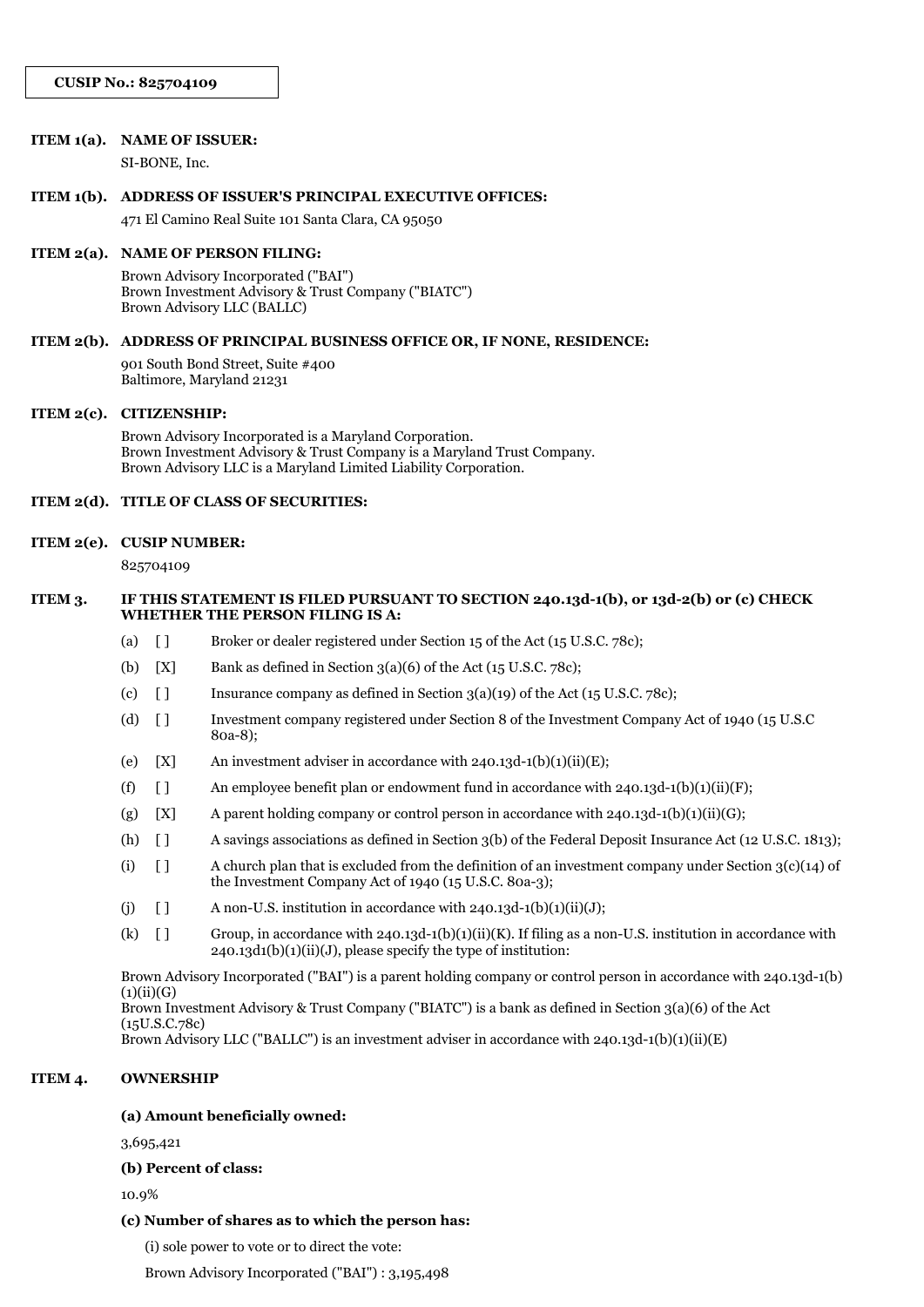Brown Investment Advisory & Trust Company ("BIATC") : 18,744

Brown Advisory LLC (BALLC) : 3,176,754

(ii) shared power to vote or to direct the vote:

Brown Advisory Incorporated ("BAI") : 0

Brown Investment Advisory & Trust Company ("BIATC") : 0

Brown Advisory LLC (BALLC) : 0

(iii) sole power to dispose or direct the disposition of:

Brown Advisory Incorporated ("BAI") : 0

Brown Investment Advisory & Trust Company ("BIATC") : 0

Brown Advisory LLC (BALLC) : 0

(iv) shared power to dispose or to direct the disposition of:

Brown Advisory Incorporated ("BAI") : 3,695,421

Brown Investment Advisory & Trust Company ("BIATC") : 18,744

Brown Advisory LLC (BALLC) : 3,676,677

#### **ITEM 5. OWNERSHIP OF FIVE PERCENT OR LESS OF A CLASS:**

If this statement is being filed to report the fact that as of the date hereof the reporting person has ceased to be the beneficial owner of more than five percent of the class of securities, check the following [ ].

### **ITEM 6. OWNERSHIP OF MORE THAN FIVE PERCENT ON BEHALF OF ANOTHER PERSON:**

The total securities being reported are beneficially owned by investment companies and other managed accounts of direct/indirect subsidiaries of BAI (listed above). These subsidiaries may be deemed to be beneficial owners of the reported securities because applicable investment advisory contracts provide voting and/or investment power over securities.

#### **ITEM 7. IDENTIFICATION AND CLASSIFICATION OF THE SUBSIDIARY WHICH ACQUIRED THE SECURITY BEING REPORTED ON BY THE PARENT HOLDING COMPANY:**

Brown Advisory Incorporated (BAI) is a parent holding company filing this schedule on behalf of the following subsidiaries pursuant to Rule 13d-1(b)(1)(ii)(G) under the Securities Exchange Act of 1934: Brown Investment Advisory & Trust Company (BIATC) BK (Bank) Brown Advisory LLC (BALLC) IA (Investment Adviser)

#### **ITEM 8. IDENTIFICATION AND CLASSIFICATION OF MEMBERS OF THE GROUP:**

## **ITEM 9. NOTICE OF DISSOLUTION OF GROUP:**

#### **ITEM 10. CERTIFICATION:**

By signing below I certify that, to the best of my knowledge and belief, the securities referred to above were acquired and are held in the ordinary course of business and were not acquired and are not held for the purpose of or with the effect of changing or influencing the control of the issuer of the securities and were not acquired and are not held in connection with or as a participant in any transaction having that purpose or effect.